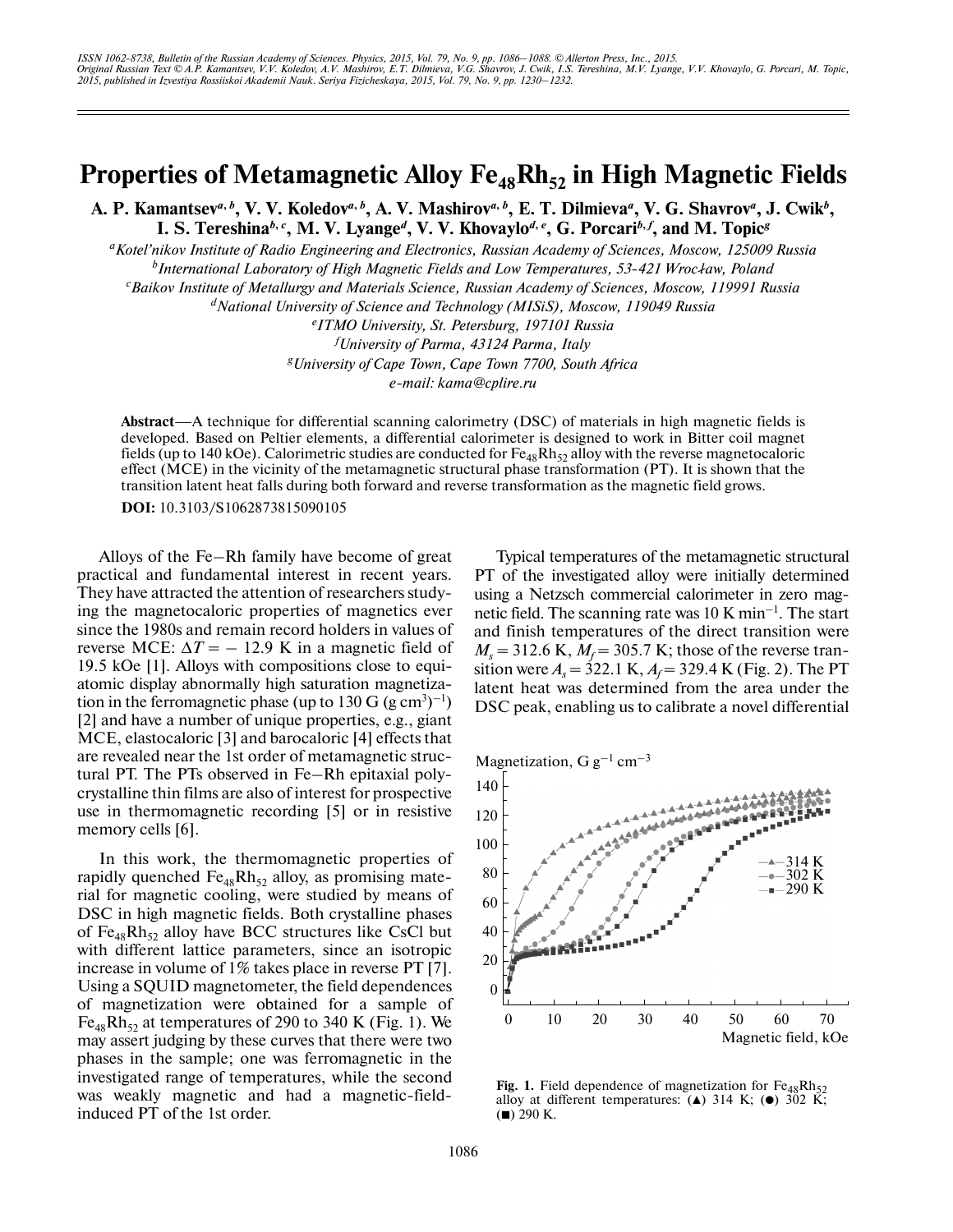





**Fig. 3.** Scheme of the experimental setup for the DSC of materials in a Bitter coil magnetic field (up to 140 kOe).



calorimeter based on Peltier elements for operation in high magnetic fields.

The technique proposed in [8] was used to produce a novel DSC in a magnetic field; the Peltier element can be used as a highly sensitive gauge to measure the thermal flux. Two Peltier elements on a copper sub strate connected in a differential mode were used in our setup. A sample of the investigated  $Fe_{48}Rh_{52}$  alloy was glued onto one of the elements. The substrate temperature was controlled with a Lake Shore unit connected to the Peltier heating element and a Pt 100 platinum thermoresistor (Fig. 3). The copper block had a good thermal contact with the walls of the vac uum chamber into which the calorimeter was placed. The described setup was placed in a Bitter coil magnet field of up to 140 kOe.

The results from DSC for our  $Fe_{48}Rh_{52}$  alloy in fields up to 40 kOe are shown in Fig. 4. The rate of temperature change was  $10 \text{ K min}^{-1}$ . The graph clearly shows the unevenness of the PT temperature shift in the field and the broadening of DSC peaks. The latent heat of PT was calculated from the area under the peaks in different magnetic fields; the resulting data are presented in Fig. 5. One can see that as the mag netic field grew from 0 to 20 kOe, the latent heat of direct PT fell from 4.83 to 3.86 J  $g^{-1}$ , while that of the reverse PT dropped from 4.81 to  $3.04$  J g<sup>-1</sup> as the magnetic field grew from 0 to 40 kOe. This is in satisfactory agreement with the results obtained in [4].

We also studied he latent heat of PT induced by the magnetic field at constant temperature  $T = 280$  K. The rate of magnetic field growth was  $120 \text{ kOe min}^{-1}$ . The results for magnetic fields of 120 and 140 kOe are shown in Fig. 6. This technique allowed us to deter-



Fig. 4. DSC data for Fe<sub>48</sub>Rh<sub>52</sub> alloy in magnetic fields of  $0-40$  kOe. The heating/cooling rate is 10 K min<sup>-1</sup>

**Fig. 5.** Dependence of latent heat on the applied magnetic field at heating and cooling in  $Fe_{48}Rh_{52}$ .

BULLETIN OF THE RUSSIAN ACADEMY OF SCIENCES. PHYSICS Vol. 79 No. 9 2015